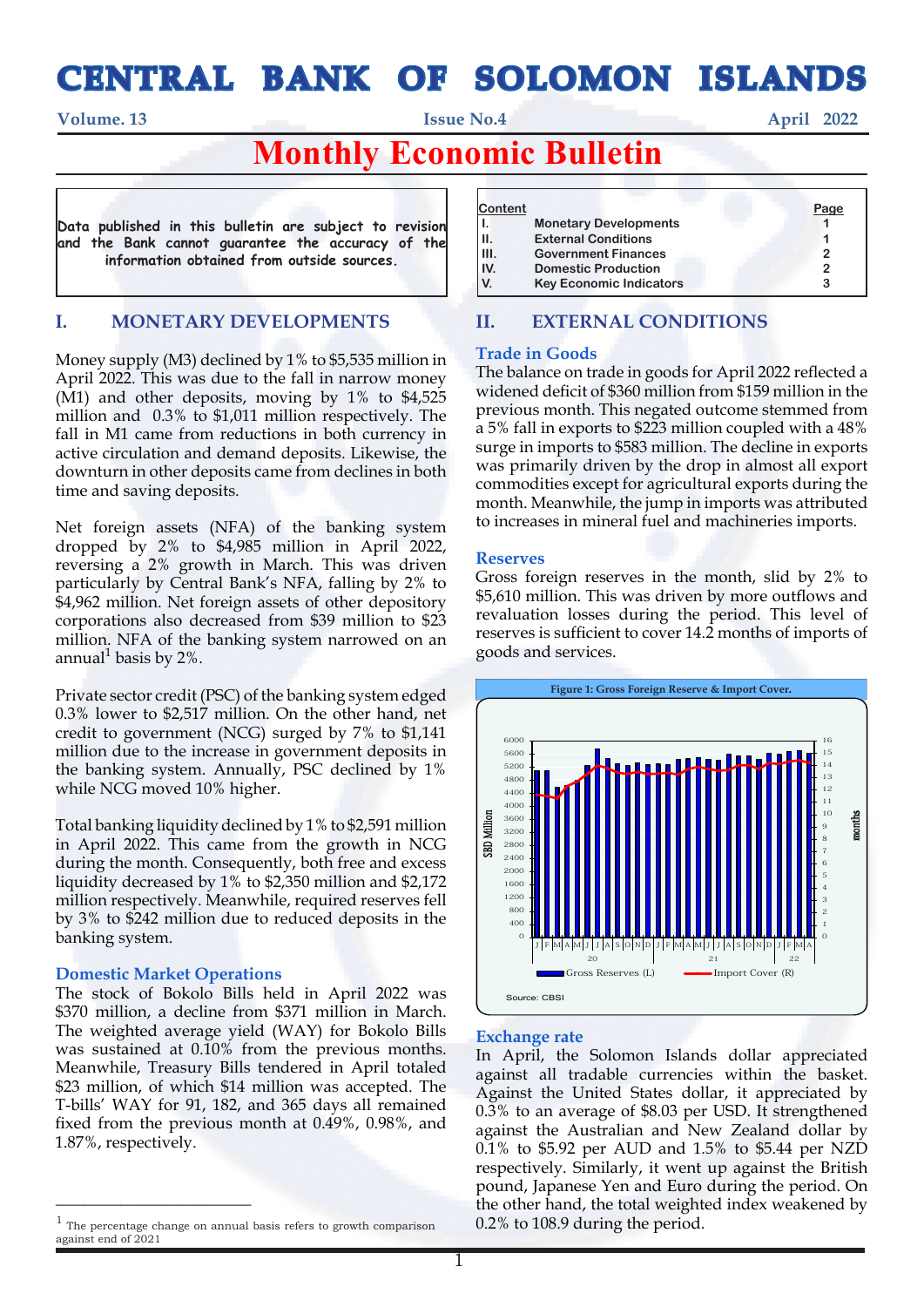## **III: GOVERNMENT FINANCE**

The government recorded a surplus of \$40 million in April 2022, reflecting reduction in expenditure by 28% to \$172 million. Nevertheless, total revenue contracted by 34% to \$212 million, stemming from lower collections on tax and non-tax receipts. Meanwhile, the government's debt stock fell by 2% to \$1,824 million, attributed to debt servicing and depreciation of debt denominated currencies against the SBD. Accordingly, external debt declined by 3% to \$1,077 million whilst domestic debt increased slightly by 0.2% to \$747 million. Debt servicing totalled to \$15 million in April 2022, \$14 million on principal repayments and \$1 million on interest charges.

#### **IV: DOMESTIC ECONOMY**

The preliminary production index for April 2022 dropped to 53 points from a revised 61 points in March. The negative outcome emanated from the downturn in round logs by 15% to 115 thousand cubic meters, crude palm oil by 11% to 2,229 tons, and fish catch by 9% to 1,970 tons. In contrast, copra grew by 17% to 623 tons, and cocoa by 57% to 35 tons.

The average global prices for all export commodities declined except for cocoa price that remained at US\$2,460 per ton during the month. Fish price fell by 3% to US\$1,429 per ton, crude palm oil by 5% to US\$1,683 per ton, coconut oil dwindled by 6% to US\$2,095 per ton, and round logs prices dropped from US\$251 per cubic meters to US\$236 per cubic meters.

#### **Consumer Price Index, Inflation (YoY – 3mma)**

Headline inflation eased to minus 0.6% in March 2022 from 0.6% in February. Declining consumer prices in the domestic component of inflation contributed to this fall. Domestic inflation eased to minus 3.2% from minus 1.2% whilst imported inflation on the other hand, rose to 6.0% from 5.1% in February. Core inflation during the month, likewise, went up to 2.8% from 1.9% in February.



#### **CBSI Monthly Price Index (MPI)**

The CBSI MPI for the selected consumer items in April 2022 went up from the index of 106 to 112 points on the back of rising fuel prices by \$1.38 to \$12.33 per litre following the Russia-Ukraine crisis. Solrice family 40lb rice increased by 60 cents to \$136.60 per bag, the domestic user tariff by 22 cents to \$6.89 per KWh, and betel-nut by 4 cents to an average of \$1.09 per nut. Meanwhile, LP gas remained unchanged during the month, sitting at \$26.58 per KG.